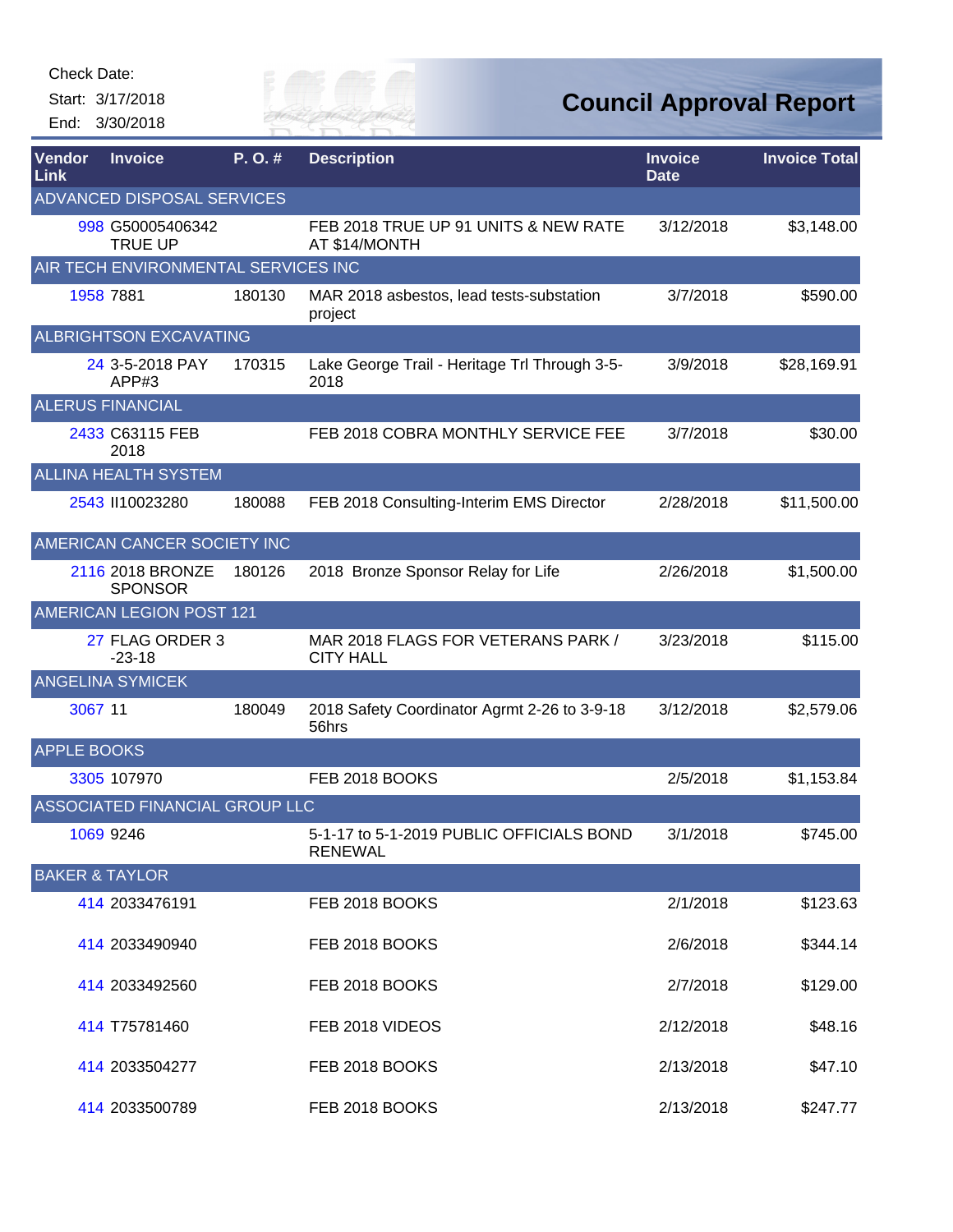| Check Date:    |                                    |        |                                                              |                               |                                |
|----------------|------------------------------------|--------|--------------------------------------------------------------|-------------------------------|--------------------------------|
|                | Start: 3/17/2018<br>End: 3/30/2018 |        | 7 H V 1                                                      |                               | <b>Council Approval Report</b> |
| Vendor<br>Link | <b>Invoice</b>                     | P.O.#  | <b>Description</b>                                           | <b>Invoice</b><br><b>Date</b> | <b>Invoice Total</b>           |
|                | 414 3022051664                     |        | FEB 2018 BOOKS                                               | 2/13/2018                     | \$103.62                       |
|                | 414 2033519236                     |        | FEB 2018 BOOKS                                               | 2/19/2018                     | \$5.03                         |
|                | 414 2033525240                     |        | FEB 2018 BOOKS                                               | 2/21/2018                     | \$44.64                        |
|                | 414 2033525590                     |        | FEB 2018 BOOKS                                               | 2/22/2018                     | \$135.39                       |
|                | 414 2033535752                     |        | FEB 2018 BOOKS                                               | 2/27/2018                     | \$516.42                       |
|                | 414 5014902154                     |        | FEB 2018 BOOKS                                               | 2/28/2018                     | \$50.71                        |
|                |                                    |        |                                                              | Total:                        | \$1,795.61                     |
|                | <b>BER-MARK EXCAVATING INC</b>     |        |                                                              |                               |                                |
|                | 49 7272                            | 180078 | FEB 2018 SNOW RMVL SRVCS 7 EVNTS / 37<br><b>HAULNG HOURS</b> | 3/1/2018                      | \$8,023.66                     |
|                | <b>BUG BUSTERS INC</b>             |        |                                                              |                               |                                |
|                | 2571 162706                        |        | MAR 2018 CITY HALL GENERAL PEST<br><b>CONTROL</b>            | 3/23/2018                     | \$99.00                        |
|                | 2571 162631                        |        | MAR 2018 PD PEST CONTROL                                     | 3/23/2018                     | \$96.00                        |
|                | 2571 162634                        |        | MAR 2018 LIB GENERAL PEST CONTROL                            | 3/23/2018                     | \$106.00                       |
|                |                                    |        |                                                              | Total:                        | \$301.00                       |
|                | <b>CENGAGE LEARNING</b>            |        |                                                              |                               |                                |
|                | 123 63260566                       |        | FEB 2018 BOOKS                                               | 2/21/2018                     | \$44.98                        |
|                | 123 63268279                       |        | FEB 2018 BOOKS                                               | 2/22/2018                     | \$52.48                        |
|                |                                    |        |                                                              | Total:                        | \$97.46                        |
|                | <b>CENTER POINT INC</b>            |        |                                                              |                               |                                |
|                | 412 1552550                        |        | FEB 2018 BOOKS                                               | 2/1/2018                      | \$135.42                       |
|                | <b>CITY OF RIVER FALLS</b>         |        |                                                              |                               |                                |
|                | 72 CASH DR<br><b>CLERK 3/21</b>    |        | <b>CLERK CASH DRAWER INCREASE 3/21/18</b>                    | 3/21/2018                     | \$50.00                        |
|                | COMPUTER INTEGRATION TECHNOLOGY    |        |                                                              |                               |                                |
|                | 379 261676                         | 180034 | APRIL 2018 Managed Backup of Servers                         | 3/15/2018                     | \$785.00                       |
|                | 379 109766                         | 180092 | MAR 2018 Phone System Maintenance Renew                      | 3/16/2018                     | \$8,600.00                     |
|                |                                    |        |                                                              | Total:                        | \$9,385.00                     |
|                | <b>COURT PAYMENTS</b>              |        |                                                              |                               |                                |
|                | 991200 M289528 3-3-<br>2018        |        | MAR 3 2018 CIT#M289528                                       | 3/8/2018                      | \$2.19                         |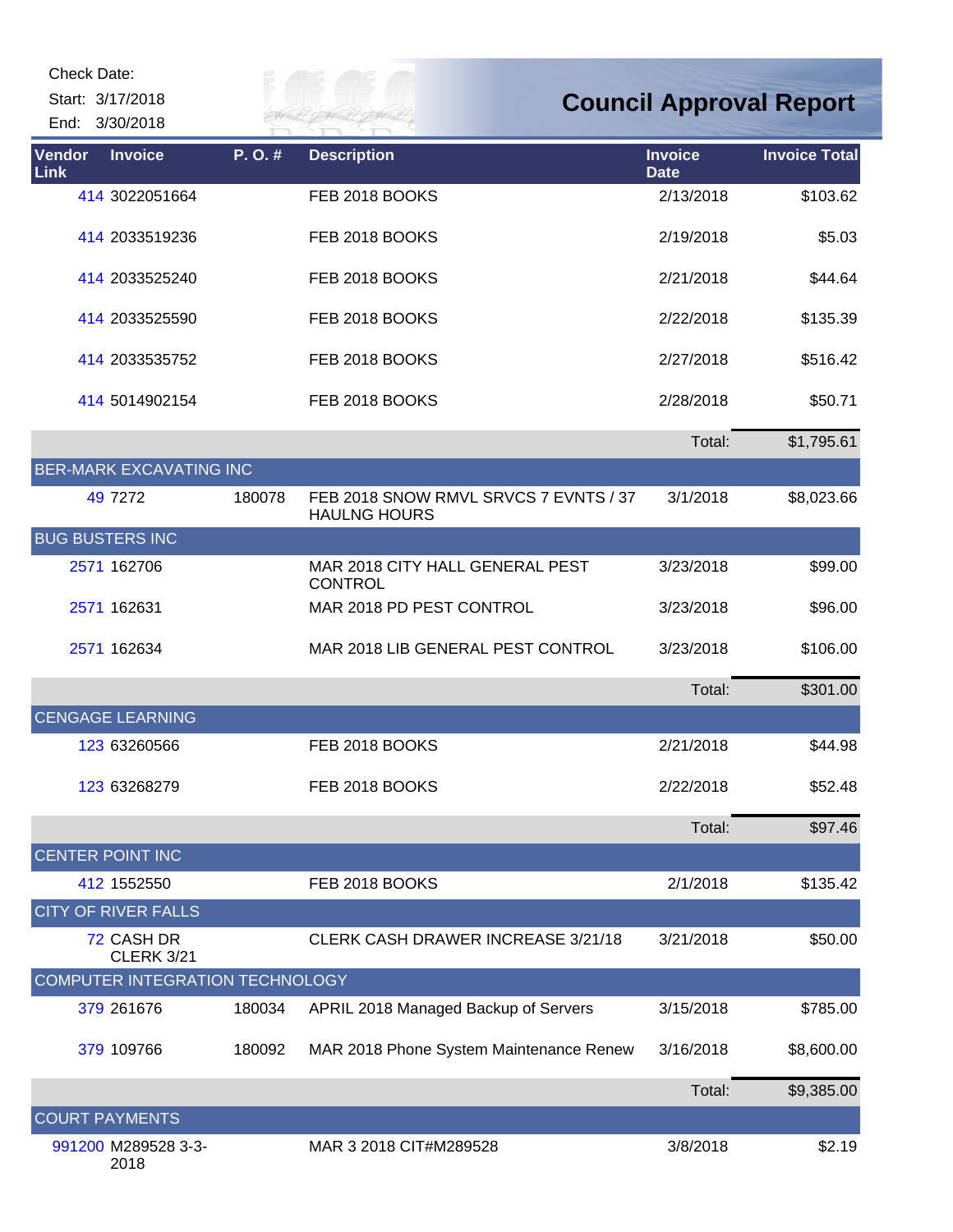Start: 3/17/2018

End: 3/30/2018

Eily of

**Council Approval Report**

| Vendor<br>Link | <b>Invoice</b>                    | P. O. # | <b>Description</b>                                         | <b>Invoice</b><br><b>Date</b> | <b>Invoice Total</b> |
|----------------|-----------------------------------|---------|------------------------------------------------------------|-------------------------------|----------------------|
|                | 991200 140558714 3-8-<br>2018     |         | MAR 8 2018 CIT#140558714                                   | 3/8/2018                      | \$502.00             |
|                |                                   |         |                                                            | Total:                        | \$504.19             |
|                | DEPT OF PUBLIC INSTRUCTION        |         |                                                            |                               |                      |
|                | 1531 WISCAT142696                 |         | 2018 LIB WISCAT LICENSING                                  | 11/29/2017                    | \$200.00             |
|                | <b>DESIGNER PROPERTIES</b>        |         |                                                            |                               |                      |
|                | 468 MAR 2018<br><b>SOLAR PYMT</b> |         | MAR 2018 SOLAR PAYMENT 702 TROY ST<br>9364-00              | 3/9/2018                      | \$98.54              |
|                | DUANE W. NIELSEN COMPANY          |         |                                                            |                               |                      |
|                | 96 11749                          |         | <b>MAR 2018 CALIBRATION SERVICES</b>                       | 3/15/2018                     | \$524.20             |
|                | <b>DWD ENTERPRISES LLC</b>        |         |                                                            |                               |                      |
|                | 2132 11061                        | 180115  | FEB 2018 ALKOTA PARTS WASHER<br>MODEL#110 TOP LOAD         | 2/16/2018                     | \$5,000.00           |
| <b>EBSCO</b>   |                                   |         |                                                            |                               |                      |
|                | 853 1800353                       |         | FEB 2018 OFFICIAL USED CAR GUIDE<br>PSTAGE ADJUSTMENT      | 2/13/2018                     | \$11.00              |
|                | EO JOHNSON CO. INC                |         |                                                            |                               |                      |
|                | 98 22163375                       |         | MAR 2018 LIBRARY SAMSUNG STANDARD<br><b>PAYMENT</b>        | 2/14/2018                     | \$109.52             |
|                | 98 22226657                       |         | JAN FEB MARCH 2018 LIB RICOH COPIER<br><b>BASE PAYMENT</b> | 2/26/2018                     | \$377.22             |
|                | 98 INV299249                      |         | MARCH 2018 PLOTTER/SCANNER<br><b>SUPPLIES</b>              | 3/14/2018                     | \$79.87              |
|                | 98 inv302601                      |         | MAR 2018 PLOTTER/SCANNER SUPPLIES                          | 3/16/2018                     | \$603.08             |
|                |                                   |         |                                                            | Total:                        | \$1,169.69           |
|                | <b>ESSEX CAPITAL LLC</b>          |         |                                                            |                               |                      |
|                | 942 2018<br><b>MEMBERSHIP</b>     | 180122  | 2018 MEMBERSHIP IN THE COMMUNITY<br><b>VENTURE NETWRK</b>  | 3/1/2018                      | \$2,000.00           |
|                | FD PAYMENTS/REFUNDS               |         |                                                            |                               |                      |
|                | 992200 ELLEFSON                   |         | MAR 2018 NATIONAL FIRE ACADEMY CONF<br>MADISON, WI         | 3/5/2018                      | \$330.30             |
|                | <b>FISCHER KIMBERLY</b>           |         |                                                            |                               |                      |
|                | 2293 3-2018 RMBRS<br><b>CLASS</b> |         | 3-12-18 REIMBURSE CUSTOMER SERVICE<br><b>CLASS</b>         | 3/12/2018                     | \$7.00               |
|                | FORUM COMMUNICATION CO            |         |                                                            |                               |                      |
|                | 234 1956961                       |         | FEB 2018 RFJOURNAL<br>AFFIDAVITS/NOTICES                   | 2/28/2018                     | \$864.17             |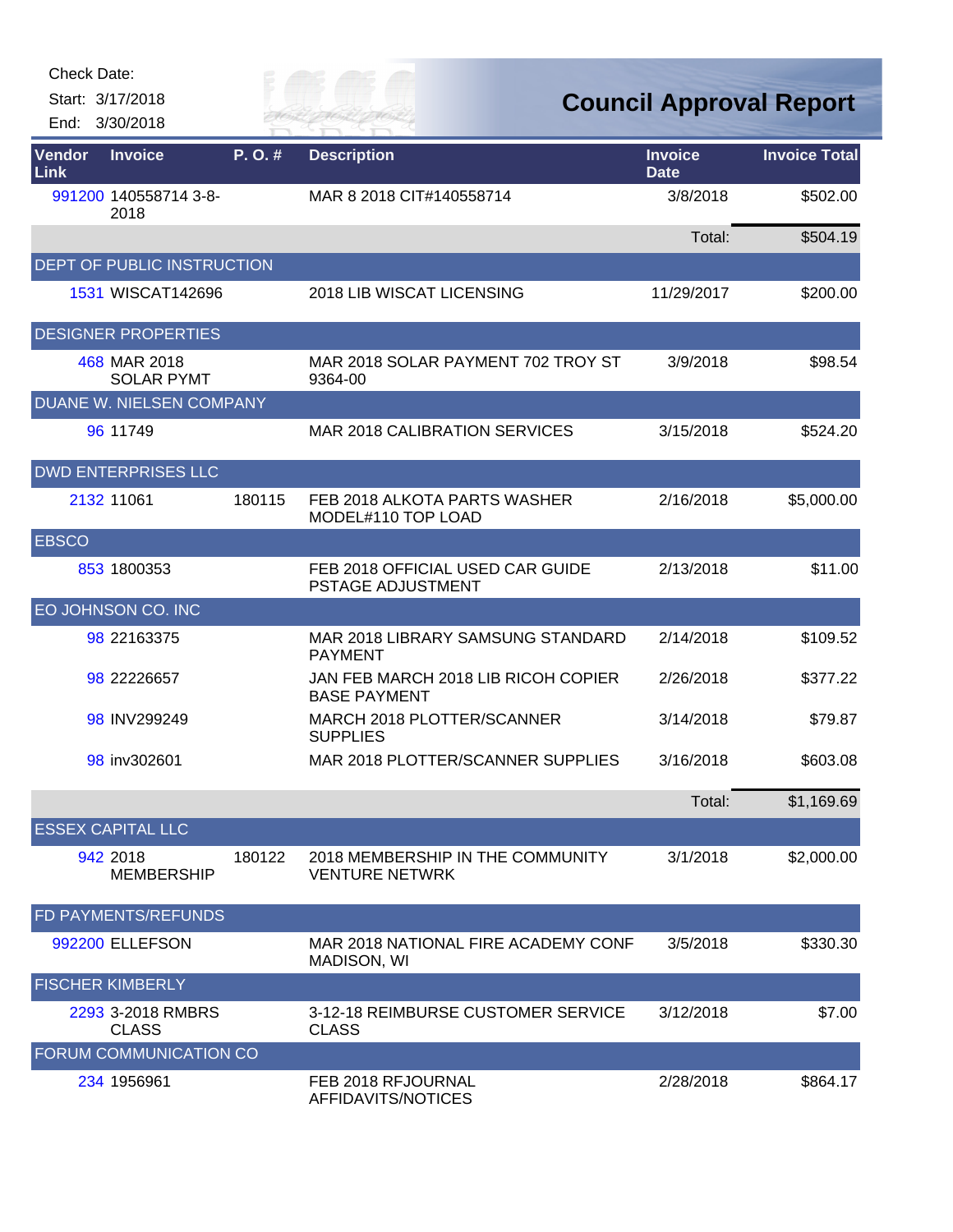| Check Date: |  |
|-------------|--|
|-------------|--|

Start: 3/17/2018 End: 3/30/2018



## **Council Approval Report**

| Vendor<br><b>Link</b> | <b>Invoice</b>                    | P.O.#  | <b>Description</b>                                       | <b>Invoice</b><br><b>Date</b> | <b>Invoice Total</b> |
|-----------------------|-----------------------------------|--------|----------------------------------------------------------|-------------------------------|----------------------|
|                       | FREEMAN, JAMES                    |        |                                                          |                               |                      |
|                       | 389 MAR 2018<br><b>SOALR PYMT</b> |        | MAR 2018 SOLAR PAYMENT 126 1/2 S MAIN<br>ST 9363-00      | 3/9/2018                      | \$79.64              |
|                       | <b>GHD SERVICES INC</b>           |        |                                                          |                               |                      |
|                       | 489 910656-LAND<br><b>FILL</b>    | 180125 | JAN-FEB 2018 Annual Groundwater Monitoring<br>Service    | 3/7/2018                      | \$213.75             |
|                       | 489 910656-DOG<br><b>PARK</b>     | 180044 | JAN-FEB 2018 WDNR Permit for Dog Park<br><b>Services</b> | 3/7/2018                      | \$1,416.75           |
|                       |                                   |        |                                                          | Total:                        | \$1,630.50           |
|                       | <b>GRACE PAULSON</b>              |        |                                                          |                               |                      |
|                       | 937 MAR 2018<br><b>SOLAR PYMT</b> |        | MAR 2018 SOLAR PAYMENT 1036 CTY RD M<br>5856-00          | 3/9/2018                      | \$50.32              |
|                       | HANTEN BROADCASTING COMPANY INC   |        |                                                          |                               |                      |
|                       | 306 FEB 2018 STMT                 |        | FEB 2018 SPORTSCASTERS CLUB                              | 2/25/2018                     | \$60.00              |
| <b>HAWKINS INC</b>    |                                   |        |                                                          |                               |                      |
|                       | 133 4238585                       | 180056 | FEB 2018 WATER DEPT - CHEMICALS                          | 3/1/2018                      | \$2,820.65           |
|                       | HUEBSCH LAUNDRY COMPANY           |        |                                                          |                               |                      |
|                       | 146 4031700                       | 180048 | 2-26-2018 HUEBSCH PW UNIFORMS                            | 2/26/2018                     | \$141.65             |
|                       | 146 4032827                       | 180046 | 2-28-2018 HUEBSCH WATER UNIFORMS                         | 2/28/2018                     | \$39.32              |
|                       | 146 4032828                       | 180048 | 2-28-2018 HUEBSCH PW UNIFORMS                            | 2/28/2018                     | \$128.98             |
|                       | 146 4032829                       | 180047 | 2-28-2018 HUEBSCH WWTP UNIFORMS                          | 2/28/2018                     | \$36.61              |
|                       | 146 4037203                       | 180048 | 3-7-18 HUEBSCH PW UNIFORMS                               | 3/7/2018                      | \$128.98             |
|                       | 146 4037201                       | 180041 | 3-7-18 HUEBSCH ELECTRIC UNIFORMS                         | 3/7/2018                      | \$221.04             |
|                       | 146 4037202                       | 180046 | 3-7-18 HUEBSCH WATER UNIFORMS                            | 3/7/2018                      | \$39.32              |
|                       | 146 4037204                       | 180047 | 3-7-18 HUEBSCH WWTP UNIFORMS                             | 3/7/2018                      | \$36.61              |
|                       | 146 4037850                       |        | 3-7-18 LIB BRUSHMATS/LINENS                              | 3/7/2018                      | \$68.98              |
|                       | 146 4041022                       | 180048 | 3-14-2018 HUEBSCH PW UNIFORMS                            | 3/14/2018                     | \$128.98             |
|                       | 146 4041020                       | 180041 | 3-14-2018 HUEBSCH ELECTRIC UNIFORMS                      | 3/14/2018                     | \$221.04             |
|                       | 146 4041647                       |        | 3-14-18 PD BRUSHMATS                                     | 3/14/2018                     | \$40.77              |
|                       | 146 4041656                       |        | 3-14-18 CITY HALL BRUSHMATS                              | 3/14/2018                     | \$42.88              |
|                       | 146 4041021                       | 180046 | 3-14-18 HUEBSCH WATER UNIFORMS                           | 3/14/2018                     | \$39.32              |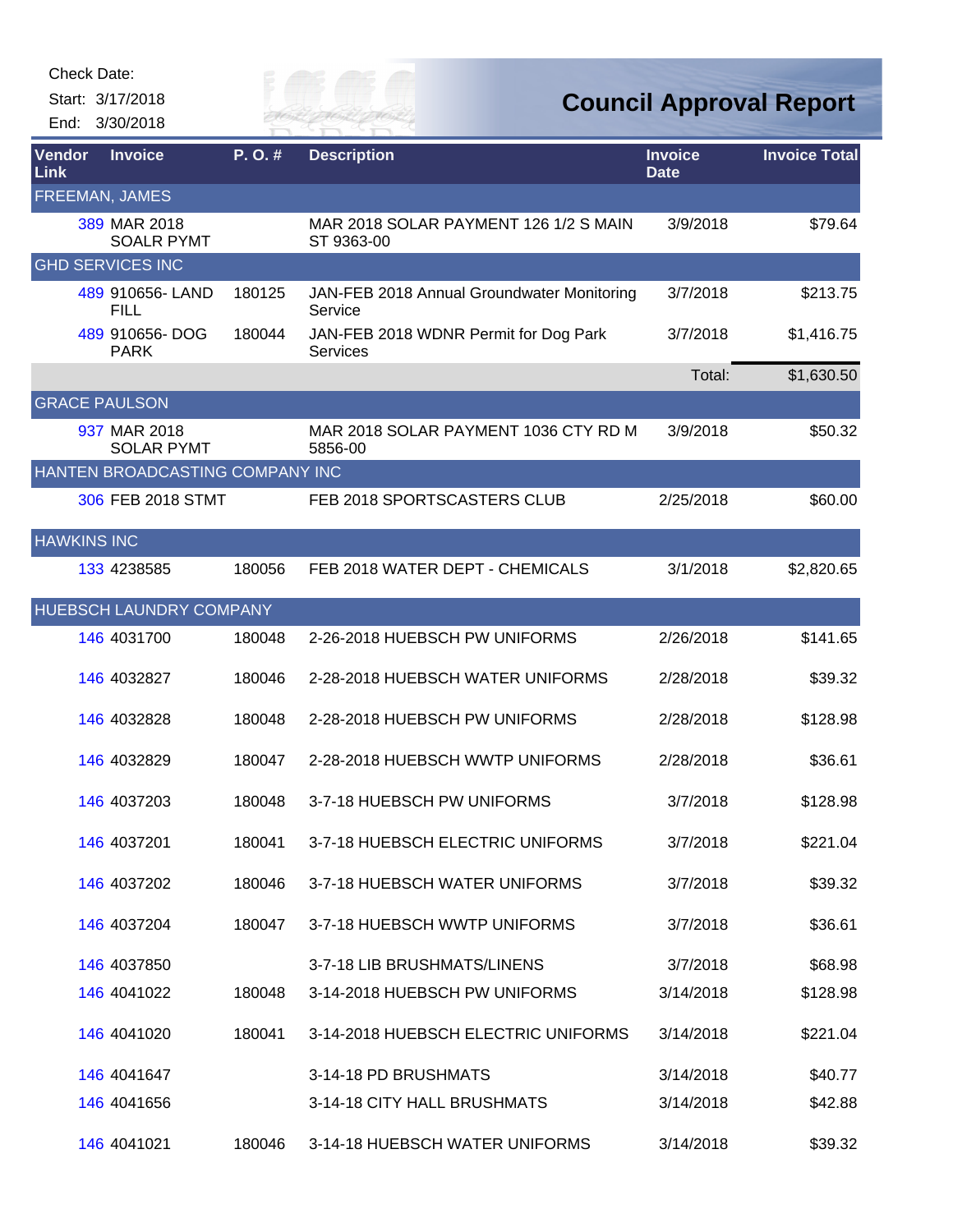| <b>Check Date:</b><br>Start: 3/17/2018<br>End: 3/30/2018 |                              |        |                                                           |                               | <b>Council Approval Report</b> |
|----------------------------------------------------------|------------------------------|--------|-----------------------------------------------------------|-------------------------------|--------------------------------|
| Vendor<br><b>Link</b>                                    | <b>Invoice</b>               | P.O.#  | <b>Description</b>                                        | <b>Invoice</b><br><b>Date</b> | <b>Invoice Total</b>           |
|                                                          | 146 4041023                  | 180047 | 3-14-18 HUEBSCH WWTP UNIFORMS                             | 3/14/2018                     | \$36.61                        |
|                                                          | 146 4041648                  |        | 3-14-18 PW BRUSHMATS/LINENS                               | 3/14/2018                     | \$47.96                        |
|                                                          | 146 4044782                  | 180041 | 3-21-18 HUEBSCH ELECTRIC UNIFORMS                         | 3/21/2018                     | \$221.04                       |
|                                                          | 146 4044785                  | 180047 | 3-21-18 HUEBSCH WWTP UNIFORMS                             | 3/21/2018                     | \$36.61                        |
|                                                          | 146 4044783                  | 180046 | 3-21-2018 HUEBSCH WATER UNIFORMS                          | 3/21/2018                     | \$39.32                        |
|                                                          | 146 4045419                  |        | 3-21-18 LIB BRUSHMATS/LINENS                              | 3/21/2018                     | \$86.08                        |
|                                                          |                              |        |                                                           | Total:                        | \$1,782.10                     |
| <b>I&amp;S GROUP, INC</b>                                |                              |        |                                                           |                               |                                |
| 2787 47927                                               |                              | 170346 | Final Design Service GlenPark Pavilion/Safe<br>Room       | 2/28/2018                     | \$15,193.38                    |
| <b>INSIGHT EDGE LLC</b>                                  |                              |        |                                                           |                               |                                |
| 1201 1531                                                |                              |        | MAR 2018 ONE EVERYTHING DISC PROFILE                      | 3/20/2018                     | \$75.00                        |
| <b>ITRON INC</b>                                         |                              |        |                                                           |                               |                                |
|                                                          | 157 479819                   | 180007 | 2018 ANNUAL MAINTENANCE CONTRACT                          | 3/12/2018                     | \$8,320.76                     |
|                                                          | JH LARSON ELECTRICAL COMPANY |        |                                                           |                               |                                |
|                                                          | 159 S101690106.00<br>1       | 180114 | FEB 2018 Incubator Electrical Equipment                   | 2/23/2018                     | \$3,210.43                     |
|                                                          | 159 s101690777.001 180114    |        | FEB 2018 Incubator Electrical Equipment                   | 2/27/2018                     | \$826.95                       |
|                                                          | 159 S101690441.00<br>3       | 180114 | FEB 2018 Incubator Electrical Equipment                   | 2/27/2018                     | \$2,219.75                     |
|                                                          | 159 S101690441.00            | 180114 | FEB 2018 Incubator Electrical Equipment                   | 2/27/2018                     | \$518.20                       |
|                                                          | 159 S101690441.00<br>5       | 180114 | MAR 2018 Incubator Electrical Equipment                   | 3/1/2018                      | \$5,456.11                     |
|                                                          | 159 S101701787.00<br>1       | 180114 | MAR 2018 Incubator Electrical Equipment                   | 3/13/2018                     | \$184.48                       |
|                                                          | 159 S101702154.00<br>1       | 180114 | MARCH 2018 Incubator Electrical Equipment                 | 3/13/2018                     | \$2,095.13                     |
|                                                          | 159 S101702154.00<br>2       | 180114 | MAR 2018 Incubator Electrical Equipment                   | 3/13/2018                     | \$167.28                       |
|                                                          | 159 S101702866.00            | 180114 | MARCH 2018 Incubator Electrical Equipment                 | 3/13/2018                     | \$112.76                       |
|                                                          |                              |        |                                                           | Total:                        | \$14,791.09                    |
| <b>JOBSHQ</b>                                            |                              |        |                                                           |                               |                                |
|                                                          | 162 1956388                  |        | FEB 2018 JRNY LINEMAN / LIB DIRECTOR /<br><b>PW-PARKS</b> | 3/12/2018                     | \$161.65                       |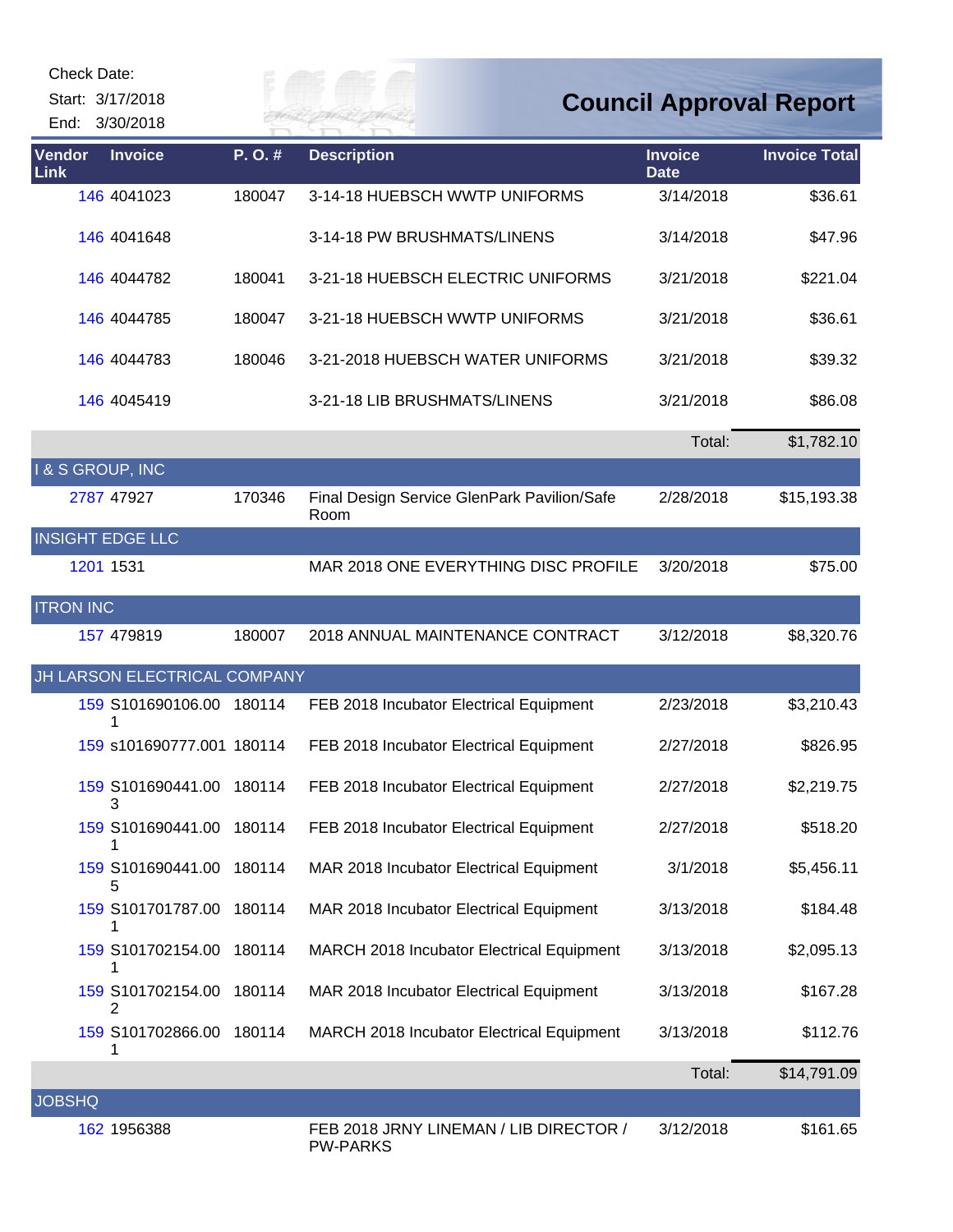Start: 3/17/2018

End: 3/30/2018



**Council Approval Report**

| Vendor<br>Link         | <b>Invoice</b>                                | P.O.#  | <b>Description</b>                                        | <b>Invoice</b><br><b>Date</b> | <b>Invoice Total</b> |
|------------------------|-----------------------------------------------|--------|-----------------------------------------------------------|-------------------------------|----------------------|
| <b>JOHNSON, VIRGIL</b> |                                               |        |                                                           |                               |                      |
|                        | 167 PER DIEM 3-23-<br>18                      |        | MEUW METER WORKSHOP MARCH 19-22<br>2018 GREEN BAY, WI     | 3/16/2018                     | \$109.50             |
|                        | <b>KENNETT, MATTHEW</b>                       |        |                                                           |                               |                      |
|                        | 482 PER DIEM 3-23-<br>18                      |        | MAR 26-30 2018 INVESTIGATIVE TRAINING<br><b>WK 2 OF 2</b> | 3/12/2018                     | \$229.50             |
| <b>KOEHLER, GREG</b>   |                                               |        |                                                           |                               |                      |
|                        | 679 2018<br><b>FASTCOPYRM</b><br><b>BRSMT</b> |        | FASTCOPY METER CHANGE OUT FORM<br>PAIDW/PERSONAL CARD     | 3/15/2018                     | \$14.22              |
| <b>KWIK TRIP</b>       |                                               |        |                                                           |                               |                      |
|                        | 172 FEB 2018<br><b>MOTOR FUEL</b>             |        | FEB 2018 MOTOR FUEL                                       | 2/28/2018                     | \$12,898.11          |
|                        | <b>LEAGUE OF MINNESOTA CITIES</b>             |        |                                                           |                               |                      |
|                        | 660 269373                                    |        | JOURNEYMAN LINEWORKER AD 1-26-2-23-<br>2018               | 2/28/2018                     | \$300.00             |
|                        | <b>LIBRARY REFUNDS &amp; PAYMENTS</b>         |        |                                                           |                               |                      |
|                        | 995500 3025001970892<br>$3 - 1 - 18$          |        | MARCH 2018 RFND LST LIB MTRLS<br><b>BOWHUNTING</b>        | 3/1/2018                      | \$18.99              |
|                        | 995500 3029400137919<br>0                     |        | REFUND LOST LIB MATERIALS                                 | 3/5/2018                      | \$26.00              |
|                        | 995500 3339400220036<br>6                     |        | REFUND LOST LIB MATERIALS                                 | 3/5/2018                      | \$19.00              |
|                        | 995500 3023400117108<br>0                     |        | REFUND LOST LIB MATERIALS                                 | 3/6/2018                      | \$17.00              |
|                        | 995500 3038600734460                          |        | <b>REFUND LOST LIB MATERIALS</b>                          | 3/6/2018                      | \$35.00              |
|                        | 995500 3096200026417<br>1                     |        | REFUND LOST LIB MATERIALS                                 | 3/6/2018                      | \$25.00              |
|                        | 995500 2018-04                                |        | 3-8-18 EVENT MARY SHELLEY: HER LIFE<br><b>AND WORKS</b>   | 3/8/2018                      | \$150.00             |
|                        | 995500 3075500026260<br>3                     |        | 3-12-18 REFUND LOST LIB MATERIALS                         | 3/12/2018                     | \$10.00              |
|                        | 995500 3942500194854<br>0                     |        | REFUND LOST LIB MATERIALS LITTLE BEE<br><b>BOOK</b>       | 3/14/2018                     | \$9.43               |
|                        | 995500 3053200447731<br>7                     |        | 3-15-18 REFUND LOST LIB MATERIALS                         | 3/15/2018                     | \$16.00              |
|                        |                                               |        |                                                           | Total:                        | \$326.42             |
|                        | LINEHAN OUTDOOR SERVICES LLC                  |        |                                                           |                               |                      |
|                        | 1570 2964                                     | 180023 | FEB 2018 SNOW SHOVELING                                   | 3/1/2018                      | \$4,240.00           |
|                        | LOFFLER COMPANIES INC                         |        |                                                           |                               |                      |
|                        | 182 2759372                                   |        | CSR/COURT OVERAGE 2-19 to 3-18-18                         | 3/7/2018                      | \$113.97             |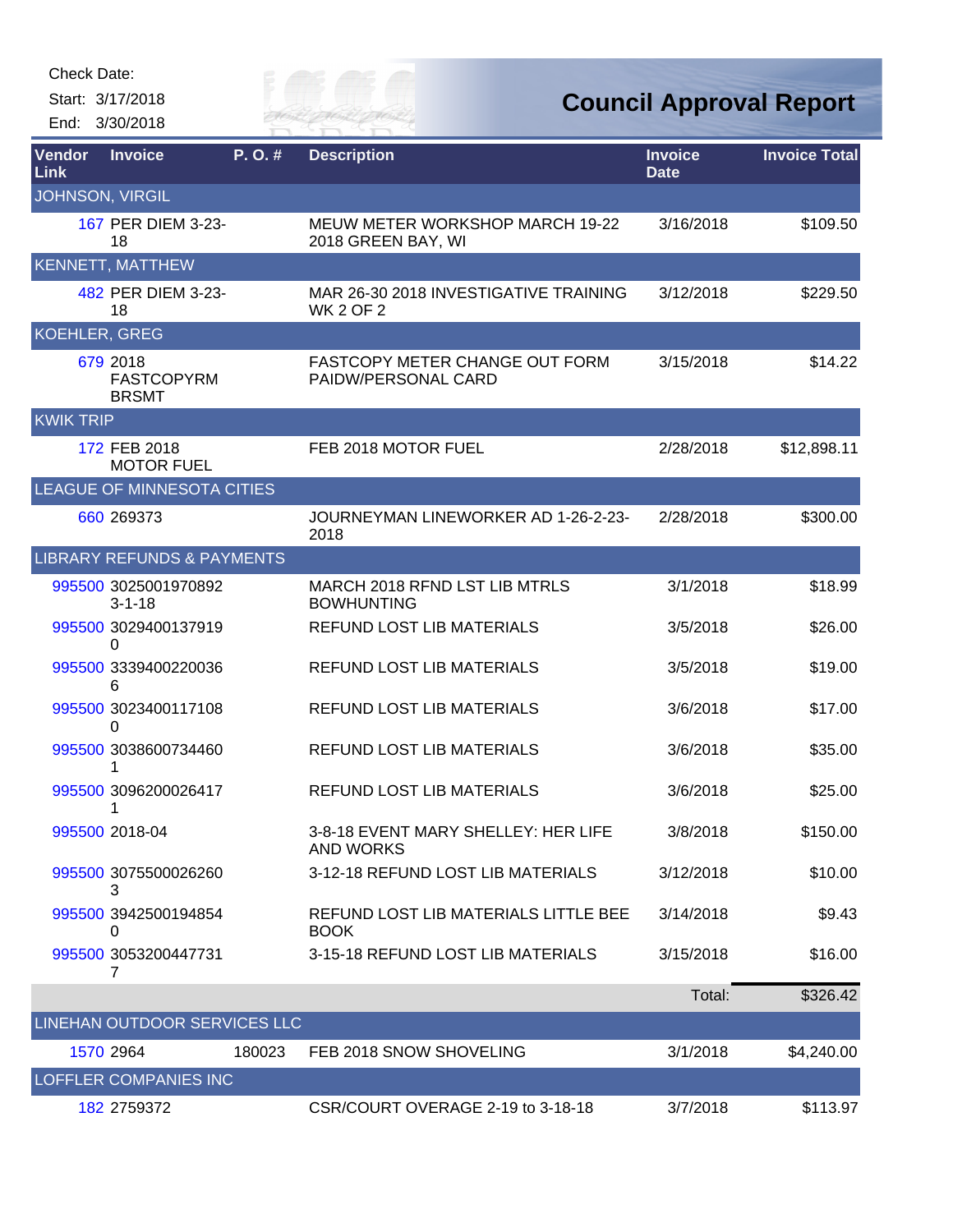| Check Date:         |                                                 |        |                                                      |                               |                                |
|---------------------|-------------------------------------------------|--------|------------------------------------------------------|-------------------------------|--------------------------------|
|                     | Start: 3/17/2018                                |        |                                                      |                               | <b>Council Approval Report</b> |
|                     | End: 3/30/2018                                  |        |                                                      |                               |                                |
| Vendor<br>Link      | <b>Invoice</b>                                  | P.O.#  | <b>Description</b>                                   | <b>Invoice</b><br><b>Date</b> | <b>Invoice Total</b>           |
|                     | METERING & TECHNOLOGY SOLUTIONS                 |        |                                                      |                               |                                |
|                     | 451 11168                                       | 180106 | MAR 2018 WATER METERS AND PARTS                      | 3/12/2018                     | \$3,205.51                     |
| <b>MIDWEST TAPE</b> |                                                 |        |                                                      |                               |                                |
|                     | 409 95792413                                    |        | FEB 2018 AUDIO                                       | 2/5/2018                      | \$507.87                       |
|                     | 409 95823351                                    |        | FEB 2018 AUDIO                                       | 2/13/2018                     | \$22.99                        |
|                     | 409 95842915                                    |        | FEB 2018 AUDIO                                       | 2/20/2018                     | \$64.98                        |
|                     | 409 9586359                                     |        | FEB 2018 AUDIO                                       | 2/24/2018                     | \$34.99                        |
|                     |                                                 |        |                                                      | Total:                        | \$630.83                       |
| MILLER, RYAN        |                                                 |        |                                                      |                               |                                |
|                     | 1537 PER DIEM 3-23-<br>18                       |        | MAR 23-30 2018 FORENSIC TRAINING EAU<br>CLAIRE, WI   | 1/3/2018                      | \$229.50                       |
| <b>MORNINGSTAR</b>  |                                                 |        |                                                      |                               |                                |
|                     | 883 2018 11791387                               |        | FEB 2018 ELECTRONIC MEDIA<br><b>SUBSCRIPTION</b>     | 2/9/2018                      | \$1,164.00                     |
|                     | MY RECEPTIONIST INC                             |        |                                                      |                               |                                |
|                     | 192 S022030307                                  | 180076 | APR 2018 SERVICES / 136min BILLED 2-7 to<br>3-6-2018 | 3/7/2018                      | \$201.51                       |
|                     | PIERCE COUNTY TREASURER                         |        |                                                      |                               |                                |
|                     | 210 FEB 2018                                    |        | FEB 2018 JAIL DWI INTERLOCK                          | 2/28/2018                     | \$2,758.31                     |
|                     | POWER MONITORS INC                              |        |                                                      |                               |                                |
|                     | 2728 10027836                                   | 180123 | <b>MARCH 2018 Electric Meter Recorder</b>            | 3/13/2018                     | \$9,970.53                     |
|                     | <b>RFMU PAYMENTS OR REFUNDS</b>                 |        |                                                      |                               |                                |
|                     | 990610 6187-06<br><b>DEPOSIT RFND</b>           |        | RFMU DEPOSIT REFUND 1450 S WASSON<br>LN TRLR#96      | 3/6/2018                      | \$23.50                        |
|                     | 990610 5332-02 C<br><b>KASTEN</b>               |        | RFMU DEPOSIT REFUND 515 PINE RIDGE<br>TER 5332-02    | 3/6/2018                      | \$314.78                       |
|                     | 990610 2429-00 JK<br><b>LARSON</b>              |        | RFMU DEPOSIT REFUND 420 N 3RD ST 2429<br>-00         | 3/6/2018                      | \$177.75                       |
|                     | 990610 2586-00 L<br><b>BOTTOLFSON</b>           |        | RFMU DEPOSIT REFUND 538 E DIVISION ST<br>2586-00     | 3/6/2018                      | \$457.77                       |
|                     | 990610 7278-06<br><b>RAINBOW</b><br><b>SEED</b> |        | RFMU DEPOSIT REFUND 109 N MAIN ST<br>STE F 7278-06   | 3/6/2018                      | \$112.33                       |
|                     | 990610 8369-02 RF<br><b>GYMNASTIC</b>           |        | RFMU DEPOSIT REFUND N8234 945TH ST<br>8369-02        | 3/6/2018                      | \$108.89                       |
|                     | 990610 1054-05 TEJAO<br><b>LLC</b>              |        | RFMU DEPOSIT REFUND 125 1/2 N MAIN ST<br>1054-05     | 3/6/2018                      | \$1,399.15                     |
|                     | 990610 1363-01 KINNI<br><b>CROIX</b>            |        | RFMU DEPOSIT REFUND 1055 E CASCADE<br>AVE 1363-01    | 3/6/2018                      | \$224.18                       |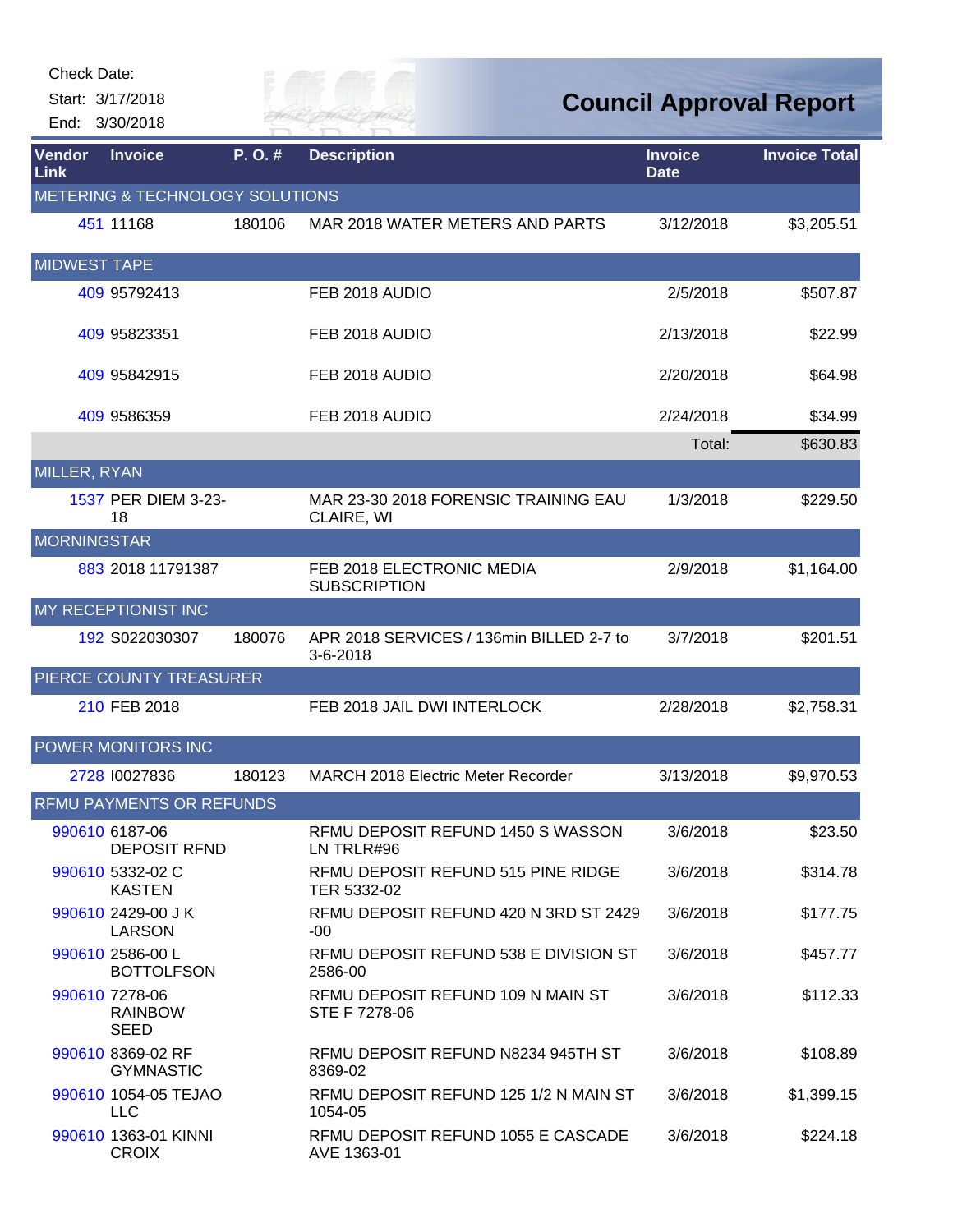Start: 3/17/2018 End: 3/30/2018



## **Council Approval Report**

| Vendor<br>Link | <b>Invoice</b>                             | P.O.# | <b>Description</b>                                      | <b>Invoice</b><br><b>Date</b> | <b>Invoice Total</b> |
|----------------|--------------------------------------------|-------|---------------------------------------------------------|-------------------------------|----------------------|
|                | 990610 1248-02<br>SOUTHTOWN                |       | RFMU DEPOSIT REFUND 1025 S MAIN ST<br>#600 1248-02      | 3/6/2018                      | \$2,374.34           |
|                | 990610 1052-04<br><b>NISTLER PRPT</b>      |       | RFMU DEPOSIT REFUND 127 N MAIN ST<br>1052-04            | 3/6/2018                      | \$2,773.94           |
|                | 990610 1021-05<br><b>MAVERICK'S</b>        |       | RFMU DEPOSIT REFUND 128 N MAIN ST<br>1021-05            | 3/6/2018                      | \$2,957.61           |
|                | 990610 1247-02 SNAP<br><b>FITNESS</b>      |       | RFMU DEPOSIT REFUND 1025 S MAIN ST<br>#700 1247-02      | 3/6/2018                      | \$719.51             |
|                | 990610 9548-00 PUPPE<br><b>HOLDIN</b>      |       | RFMU DEPOSIT REFUND 705 N MAIN ST#A<br>9548-00          | 3/6/2018                      | \$1,644.71           |
|                | 990610 2192-01 K<br>VANDELL                |       | RFMU RFND OVRPYMT 1363 FOSTER ST<br>2192-01             | 3/9/2018                      | \$279.86             |
|                | 990610 2730-02 JACKD<br><b>MILLER</b>      |       | RFMU RFND OVRPYMNT 127 N 3RD ST 2730<br>$-02$           | 3/9/2018                      | \$186.79             |
|                | 990610 3199-01 D N<br><b>HOLDEN</b>        |       | RFMU RFND OVRPYMT 1004 MORGAN RD<br>3199-01             | 3/9/2018                      | \$141.28             |
|                | 990610 3228-02 WILL<br><b>QUALLS</b>       |       | RFMU RFND OVRPYMT 101 N CUDD AVE<br>3228-02             | 3/9/2018                      | \$43.16              |
|                | 990610 4555-14 Z<br>CALDERON#2             |       | RFMU RFND OVRPYMT 1018 S MAIN ST<br>#12C                | 3/9/2018                      | \$100.00             |
|                | 990610 4584-04 NORRY<br><b>LARSON</b>      |       | RFMU RFND OVRPYMT 808 S MAIN ST #213<br>4584-04         | 3/9/2018                      | \$34.17              |
|                | 990610 4602-15 C<br><b>NELSON</b>          |       | RFMU RFND OVRPYMT 905 SYCAMORE ST<br>4602-15            | 3/9/2018                      | \$128.71             |
|                | 990610 5101-12 JANICE<br><b>HEALY</b>      |       | RFMU RFND OVRPYMT 603 APOLLO RD<br>5101-12              | 3/9/2018                      | \$449.25             |
|                | 990610 5102-08 JANICE<br><b>HEALY</b>      |       | RFMU RFND OVRPYMT 601 APOLLO RD<br>5102-08              | 3/9/2018                      | \$419.60             |
|                | 990610 5176-00 DANIEL<br><b>SIMON</b>      |       | RFMU RFND OVRPYMT 918 PINE RIDGE<br>TER 5176-00         | 3/9/2018                      | \$73.33              |
|                | 990610 5598-07 M<br><b>LARSON</b>          |       | RFMU RFND OVRPYMT 208 S WINTER ST #5<br>5598-07         | 3/9/2018                      | \$178.58             |
|                | 990610 7785-04 COLE<br>LARRIEU             |       | RFMU RFND OVRPYMT 1664 COVEY DR<br>7785-04              | 3/9/2018                      | \$125.81             |
|                | 990610 7993-03 V<br><b>OLUND</b>           |       | RFMU RFND OVRPYMT 3137 DERBY ST<br>7993-03              | 3/9/2018                      | \$57.40              |
|                | 990610 9025-01 H<br><b>KARDASH</b>         |       | RFMU RFND OVRPYMT 1269 LILAC AVE<br>9025-01             | 3/9/2018                      | \$32.86              |
|                | 990610 9396-07 W<br><b>SIGSWORTH</b>       |       | RFMU RFND OVRPYMT 205 CASCADE AVE<br>#301               | 3/9/2018                      | \$144.32             |
|                | 990610 9805-00 LUND<br><b>BUILDER</b>      |       | RFMU RFND OVRPYMT 2503 GOLF VIEW DR                     | 3/9/2018                      | \$112.98             |
|                | 990610 KNOLLWOOD<br>2ND ADTN               |       | REFUND PRIMARY EXTENSION SERVICE<br><b>COSTS</b>        | 3/12/2018                     | \$8,076.52           |
|                | 990610 VILLAS STRLG<br>PND PH <sub>2</sub> |       | <b>REFUND PRIMARY EXTENSION SERVICE</b><br><b>COSTS</b> | 3/12/2018                     | \$8,606.13           |
|                |                                            |       |                                                         | Total:                        | \$32,479.21          |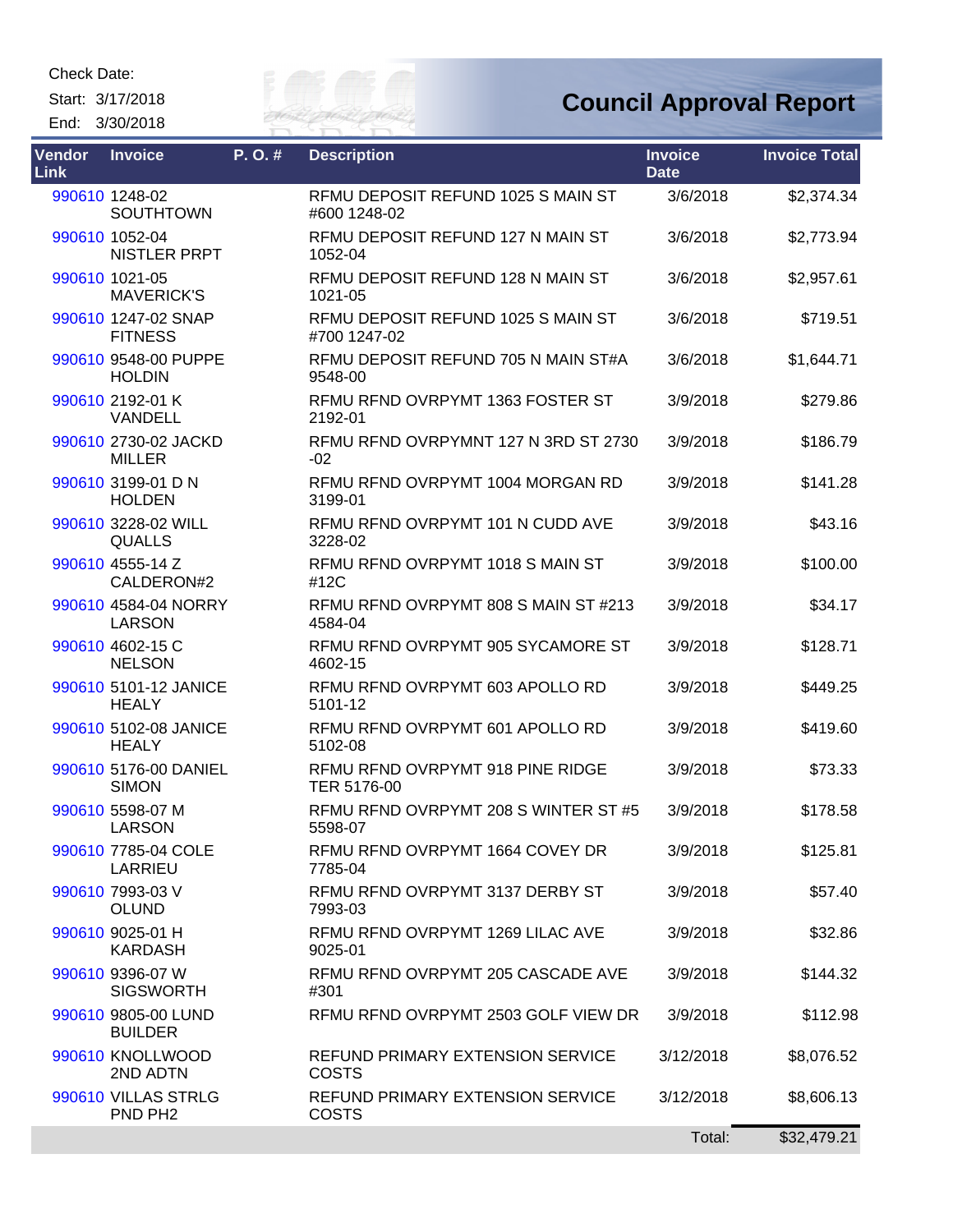|                    | Check Date:<br>Start: 3/17/2018<br>End: 3/30/2018 |        | L. O.J. Jan<br>ER FAI                                        |                               | <b>Council Approval Report</b> |
|--------------------|---------------------------------------------------|--------|--------------------------------------------------------------|-------------------------------|--------------------------------|
| Vendor<br>Link     | <b>Invoice</b>                                    | P.O.#  | <b>Description</b>                                           | <b>Invoice</b><br><b>Date</b> | <b>Invoice Total</b>           |
|                    | RIVER FALLS SENIOR CITIZENS                       |        |                                                              |                               |                                |
|                    | 438 MAR 2018<br><b>DONATION</b>                   | 180051 | MAR 2018 SENIOR CITIZEN MONTHLY<br><b>DONATION</b>           | 3/1/2018                      | \$500.00                       |
|                    | RURAL ELECTRIC SUPPLY COOPERATIVE                 |        |                                                              |                               |                                |
|                    | 221 705703-00                                     | 180070 | MAR 2018 LINE 4 INVNTRY / MINOR MTRLS                        | 3/5/2018                      | \$3,294.58                     |
|                    | <b>SCHINDLER ELEVATOR CORP</b>                    |        |                                                              |                               |                                |
|                    | 444 8104744202                                    | 180022 | 3-1 to 5-31-18 ANNUAL MAINTENANCE<br>CONTRACT-Q2             | 3/1/2018                      | \$836.97                       |
|                    | SHORT ELLIOTT HENDRICKSON INC                     |        |                                                              |                               |                                |
|                    | 244 346979                                        | 170163 | Design - North Loop Extension through 2-28-<br>2018          | 3/13/2018                     | \$14,178.28                    |
|                    | 244 346977                                        |        | MAR 2018 MOUND RESERVOIR ROOF /<br><b>EAST TANK PLANNING</b> | 3/14/2018                     | \$424.24                       |
|                    |                                                   |        |                                                              | Total:                        | \$14,602.52                    |
|                    | <b>ST CROIX COUNTY TREASURER</b>                  |        |                                                              |                               |                                |
|                    | 252 FEB 2018                                      |        | FEB 2018 JAIL DWI INTERLOCK                                  | 2/28/2018                     | \$285.00                       |
|                    | <b>252 2018 FUNDING</b><br><b>OVRPYMT</b>         |        | MAR 2018 REFUND OF OVRPYMNT OF<br><b>CIRCULATION FUNDS</b>   | 3/8/2018                      | \$59,665.00                    |
|                    |                                                   |        |                                                              | Total:                        | \$59,950.00                    |
|                    | ST CROIX VALLEY NATURAL GAS CO                    |        |                                                              |                               |                                |
|                    | 255 FEB 2018<br><b>NATURALGAS</b>                 |        | FEB 2018 NATURAL GAS BILLS                                   | 3/1/2018                      | \$10,869.00                    |
|                    | <b>STAFFORD ROSENBAUM</b>                         |        |                                                              |                               |                                |
|                    | 2522 1207338                                      | 180087 | FEB 2018 TOWN OF TROY SUIT LEGAL<br><b>SERVICES</b>          | 3/14/2018                     | \$6,490.54                     |
| <b>STATE OF WI</b> |                                                   |        |                                                              |                               |                                |
|                    | 259 FEB 2018                                      |        | FEB 2018 PENALTY ASSESMENT                                   | 2/28/2018                     | \$5,358.00                     |
|                    | STUART C IRBY TOOL AND SAFETY                     |        |                                                              |                               |                                |
|                    | 156 S010658122.00 180117<br>1                     |        | <b>MARCH 2018 MINOR MATERIALS</b>                            | 3/12/2018                     | \$235.58                       |
|                    | 156 s010631737.001 180084                         |        | MAR 2018 METER REPIAR KITS                                   | 3/20/2018                     | \$1,350.00                     |
|                    |                                                   |        |                                                              | Total:                        | \$1,585.58                     |
|                    | TOLTZ, KING, DUVALL, ANDERSON & ASSOCIATES        |        |                                                              |                               |                                |
|                    | 2172 002018000654                                 | 170300 | NORTH SANITARY INTERCEPTOR 1-28-18 to<br>$2 - 24 - 18$       | 3/8/2018                      | \$1,316.42                     |
|                    | 2172 002018000655                                 | 170122 | N INTERCEPTOR DOWNSTREAM 1-28-18 to<br>$2 - 24 - 18$         | 3/8/2018                      | \$1,826.65                     |
|                    |                                                   |        |                                                              | Total:                        | \$3,143.07                     |